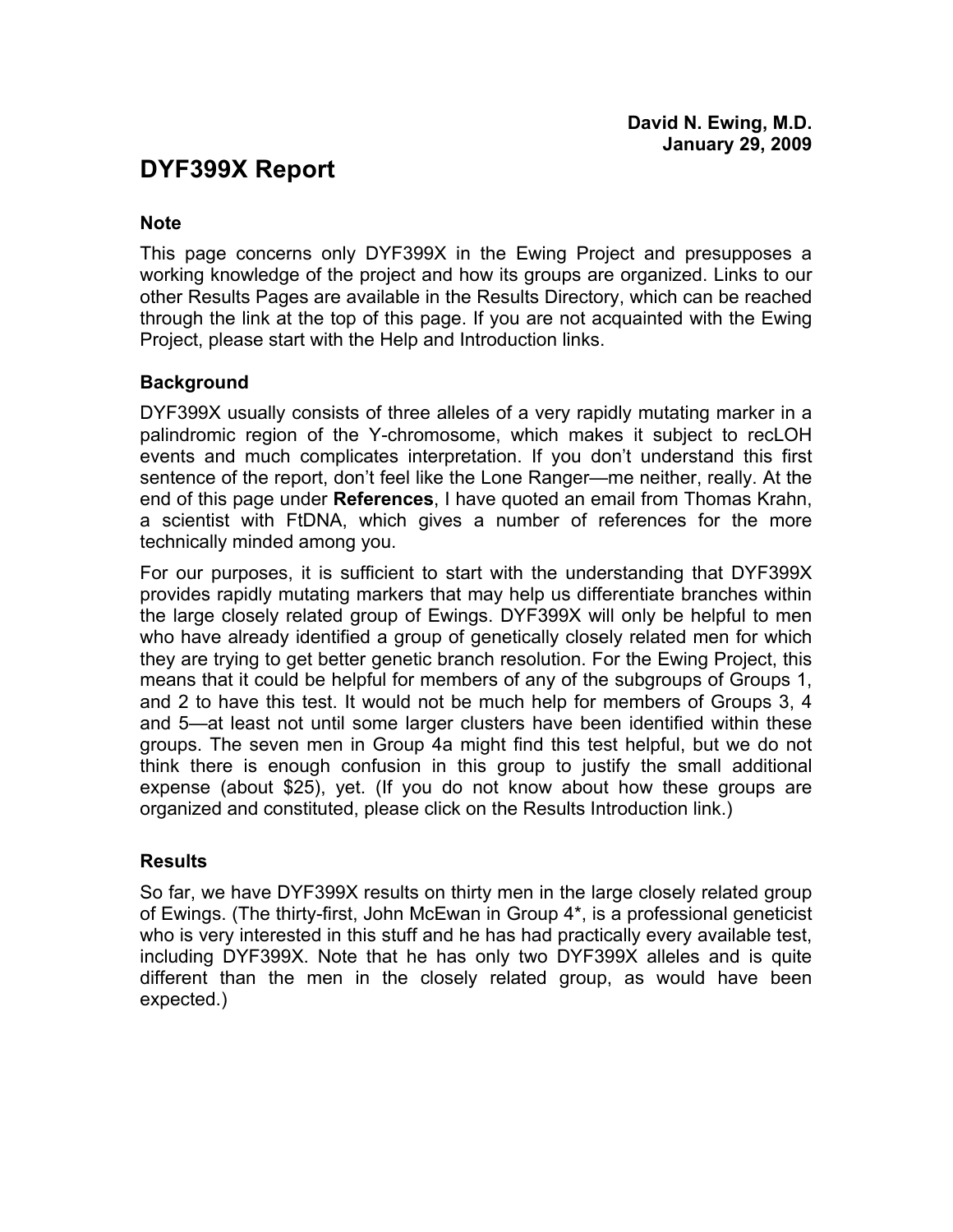| Group          | ID              |      | <b>DYF399X</b> |       |
|----------------|-----------------|------|----------------|-------|
|                | Modal           | 21t  | 26c            | 27.1t |
| $1*$           | FI              | 21t  | 24c            | 24t   |
| $1^*$          | TF              | 23t  | 24c            | 28.1t |
| $1*$           | DL              | 22t  | 25c            | 28.1t |
| $1^*$          | WC <sub>3</sub> | 21t  | 25c            | 27.1t |
| $1*$           | DC <sub>2</sub> | 21t  | 26c            | 26.1t |
| $1*$           | CA              | 21t  | 26c            | 27.1t |
| $1*$           | DF              | 21t  | 26c            | 27.1t |
| $1*$           | МT              | 21t  | 26c            | 27.1t |
| $1*$           | <b>RA</b>       | 23t  | 26c            | 28.1t |
| 1a             | МA              | 21t  | 25с            | 26.1t |
| 1a             | <b>GW</b>       | 21t  | 25c            | 27.1t |
| 1a             | <b>RB</b>       | 21t  | 25c            | 27.1t |
| 1a             | WK              | 21t  | 25c            | 27.1t |
| 1a             | <b>RD</b>       | 21t  | 25c            | 28.1t |
| 1a             | BЕ              | 21t  | 27c            | 27.1t |
| 1b             | <b>SR</b>       | 22t  | 27c            | 27.1t |
| 1 <sub>b</sub> | GR              | 21t  | 24c            | 27.1t |
| 1 <sub>b</sub> | DN              | 21t  | 24c            | 25.1t |
| 1b             | HW              | 21t  | 26c            | 25.1t |
| 1 <sub>c</sub> | DL <sub>2</sub> | 21t  | 25c            | 27.1t |
| 1 <sub>c</sub> | <b>SC</b>       | 21t  | 25c            | 27.1t |
| 1c             | PA <sub>2</sub> | 21t  | 25c            | 25.1t |
| 1 <sub>c</sub> | <b>WC</b>       | 21t  | 25c            | 27.1t |
| 1d             | WE3             | 21t  | 25c            | 27.1t |
| 1 <sub>d</sub> | WR <sub>3</sub> | 21t  | 25c            | 27.1t |
| 1e             | <b>JC</b>       | 21t  | 26c            | 26.1t |
| $2^*$          | JM2             | 21t  | 26c            | 27.1t |
| $2^{\star}$    | JL              | 22t  | 26с            | 27.1t |
| $2^*$          | TG              | 22t  | 25c            | 27.1t |
| 2 <sub>b</sub> | RC              | 21t  | 26c            | 27.1t |
| 2d             | AL              | 21t  | 26c            | 27.1t |
| $4^*$          | <b>JMc</b>      | null | 23c            | 26.1t |

Let us see what we can make of these results. First of all, as we hoped and expected, there is quite a bit of diversity in the results on this test—the idea of testing an especially rapidly moving marker is to get more diversity so that we can distinguish otherwise very similar haplotypes. When we updated this report in June, we said, "…there are seven men that have 25c and nine that have 26c; if we test several more men, the modal could easily shift." In the July update, there were ten of each, so there was no modal. Now 26c has nosed out 25c 12 to 11, so we do have a modal. It looks like this neck-and-neck race is going to go on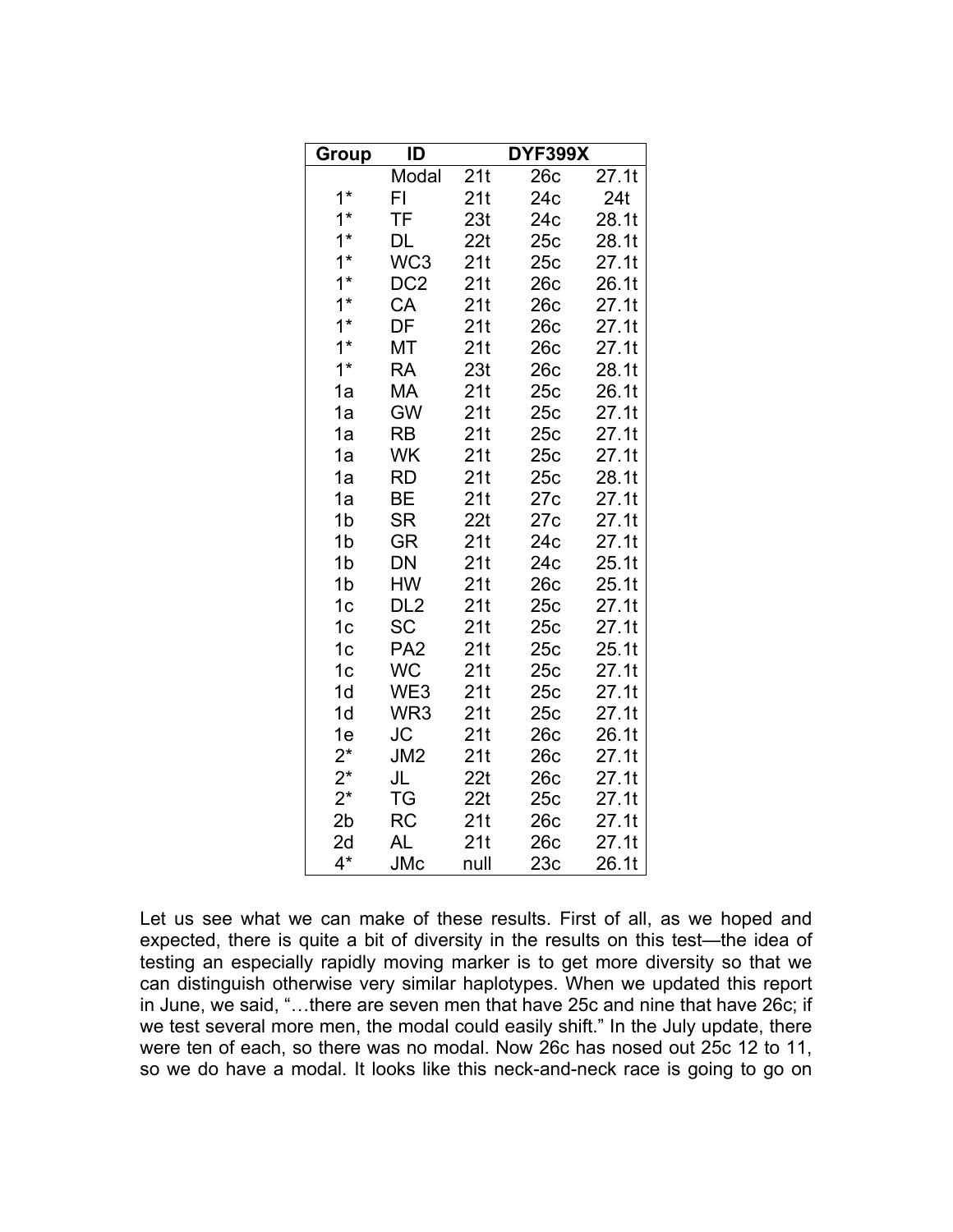indefinitely, and we will need to adduce other considerations than a modal value to speculate about the ancestral value at the middle marker.

- **Group 1a** Three of the men in Group 1a (GW, RB & WK) have identical results. Two others (RD & MA) have one-step differences from them in opposite directions at the third marker. Notice that all five of these men have 25c at the middle marker. The sixth man (BE) differs from the others (and from everyone else we have tested except for SR in Group 1b) by having 27c at the middle marker. Three of these men are descended from Pocahontas James Ewing. We have been trying to see if there is more similarity at DYF399X with the other John of Carnashannagh descendants (ie, the other three Group 1a men) for them or for the men in Group 1c, who are the descendants of a contemporaneous James Ewing that Jill Spitler thinks could as easily be the actual elusive son James of John Ewing of Carnashannagh. We are still awaiting results on WC in Group 1c, but it appears that this is going to prove inconclusive—presumably because all of these men are so closely related that we cannot distinguish them reliably even with this rapidly mutating set of markers. The most robust branch marker in the project remains YCA IIb = 22 that is shared by all of the descendants of Pocahontas James Ewing, but in isolation, this finding does not allow us to reach any conclusions about whether he is a descendant of John Ewing of Carnashannagh.
- **Group 1b** The Group 1b DYF399X results are confusing and not very helpful so far, I'm afraid. DN and SR are seventh cousins once removed, both descended from Alexander b. 1693/4, the eldest son of James Ewing of Inch, and as such, are more closely related to one another than they are to any of the other men in the project. Each is genetic distance one from the Ewing 37-marker modal, but at different markers, so they are genetic distance two from one another, a finding entirely consistent with their conventional genealogies as outlined in the Group 1b Relationship Diagram. Their DYF399X results are quite different—one step at the first marker, three at the second, and two at the third—so not helpful at all in establishing a pattern characteristic of the Alexander b. 1693/4 branch. HW & GR are fourth cousins, both descended from the same grandson of James Ewing of Inch, Samuel Ewing b. c1741. They also do not match one another so well on the DYF399X markers, and as you can see GR and DN have results that are fairly close, notwithstanding that they are in different branches of this family. This is an example of the same problem we were trying to get around by using the DYF399X markers: sometimes more distantly related men have closer results than more closely related men. Distinguishing branches as we hope to do depends on the science, to be sure, but also on luck. And remember, even widely divergent results on DYF399X cannot be used to disprove relationships.
- **Group 1c** We have results on four of the men in Group 1c. WC, DL2 & SC exactly match the most commonly seen Group 1a pattern at all three markers. This has been a rather exciting result for those in the Group 1c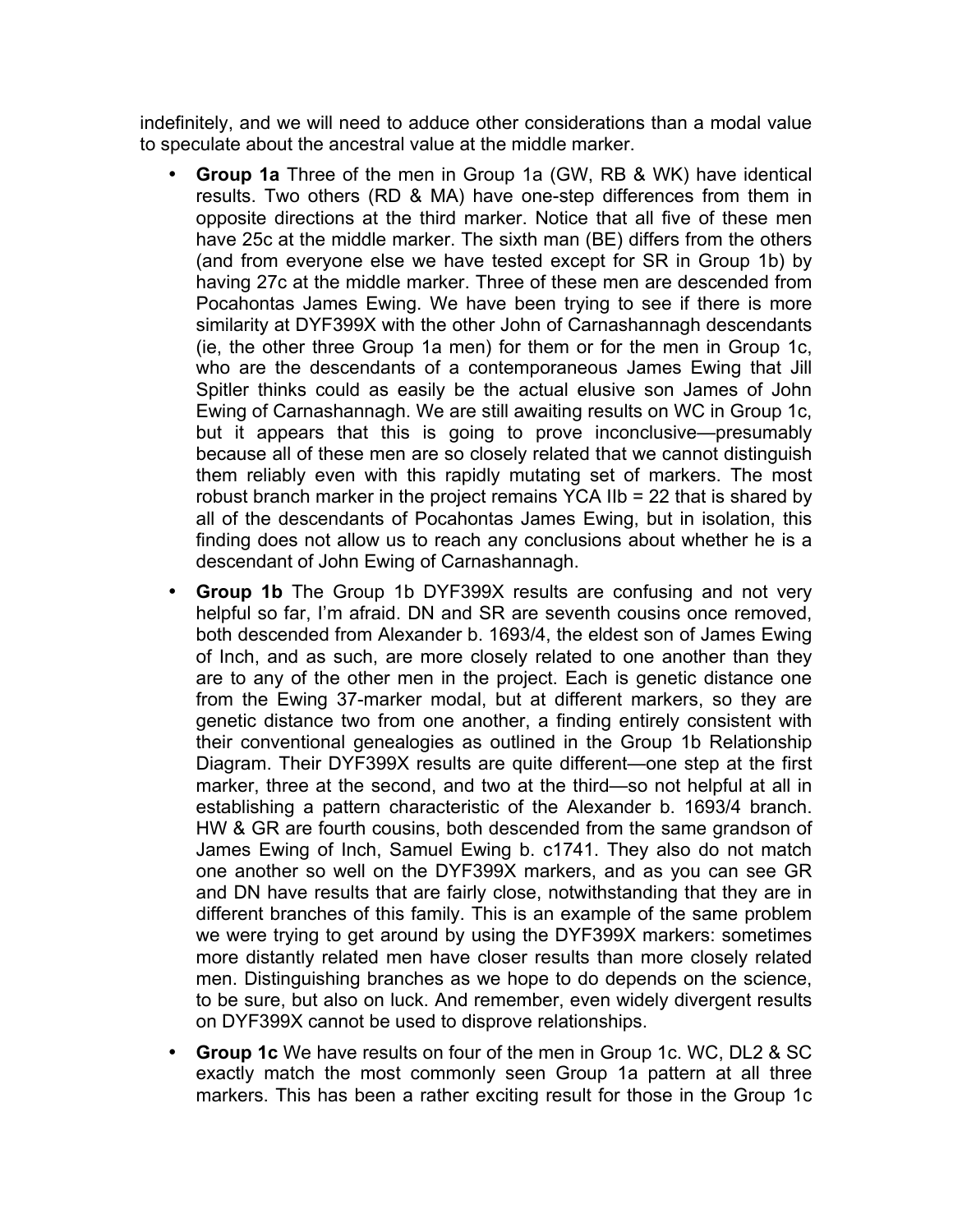line, because they have not been able to convincingly connect their line to one of the immigrant ancestors, and if this finding holds up as we get more results, it could develop into some pretty strong evidence that they are in fact connected with the John of Carnashannagh line, as some of them have suspected. PA2 also has 25c at the middle marker, but he is the odd man out at the third marker, where he has 25.1t—a value shared by two of the men in Group 1b. I do not think we can make anything of that, except to say that it illustrates the vagaries or working with such a rapidly mutating marker. The short story is that none of the Y-DNA results we have (including DYF399X) distinguish Groups 1a and 1c.

- **Group 1d** WE3 and WR3 are known third cousins of one another; thank heavens they match one another exactly. They also match WC3 and the Group 1a pattern (or rather, they match two of the three Group 1a men exactly, and all of them at the middle marker with 25c).
- **Group 1\*** Ewing Group 1\* consists of the men who closely match the Ewing modal, but who do not know their conventional genealogic connection with any of the others.
	- $\circ$  Three men (CA, DF & MT) exactly match three of the men in Group 5; two (DC2 & JC) also match these except that they have 26.1t instead of 27.1t at the third marker.
	- o RA also has 26c at the middle marker, but is the only man in our project who has 23t at the first marker, and he matches only RD in Group 1a with 28.1t at the last marker. As it happens, RA and JC have very similar 37-marker haplotypes, matching one another at the unusual value of DYS 390 = 24, and differing only at the three most rapidly mutating markers in the 37-marker panel. If their DYF399X results had matched (particularly if they had matched at some off-modal values), this would have been strong evidence of a close relationship, but the fact that they differ at two of the DYF399X alleles does not rule this out. Remember, the fact that DYF399X mutates so rapidly requires us to treat it somewhat the opposite of the other markers: we can use it to support a hypothesized relationship, but we cannot use it to rule out a relationship.
	- $\circ$  This is also the case with FI. His result not only has me stumped, but also Thomas Krahn (skip to the bottom of this page to see some correspondence between us and my attempt to answer FI's daughter Kathy Sterk's questions about this). On first consideration, this finding suggests that WC3 should look for a connection with Group 1a, while CA, MT, DC2, & JC might look for a connection with Group 2 (but see the next paragraph below). This is exactly the sort of increase in resolution that we were hoping to find in the project, and we consider it very promising.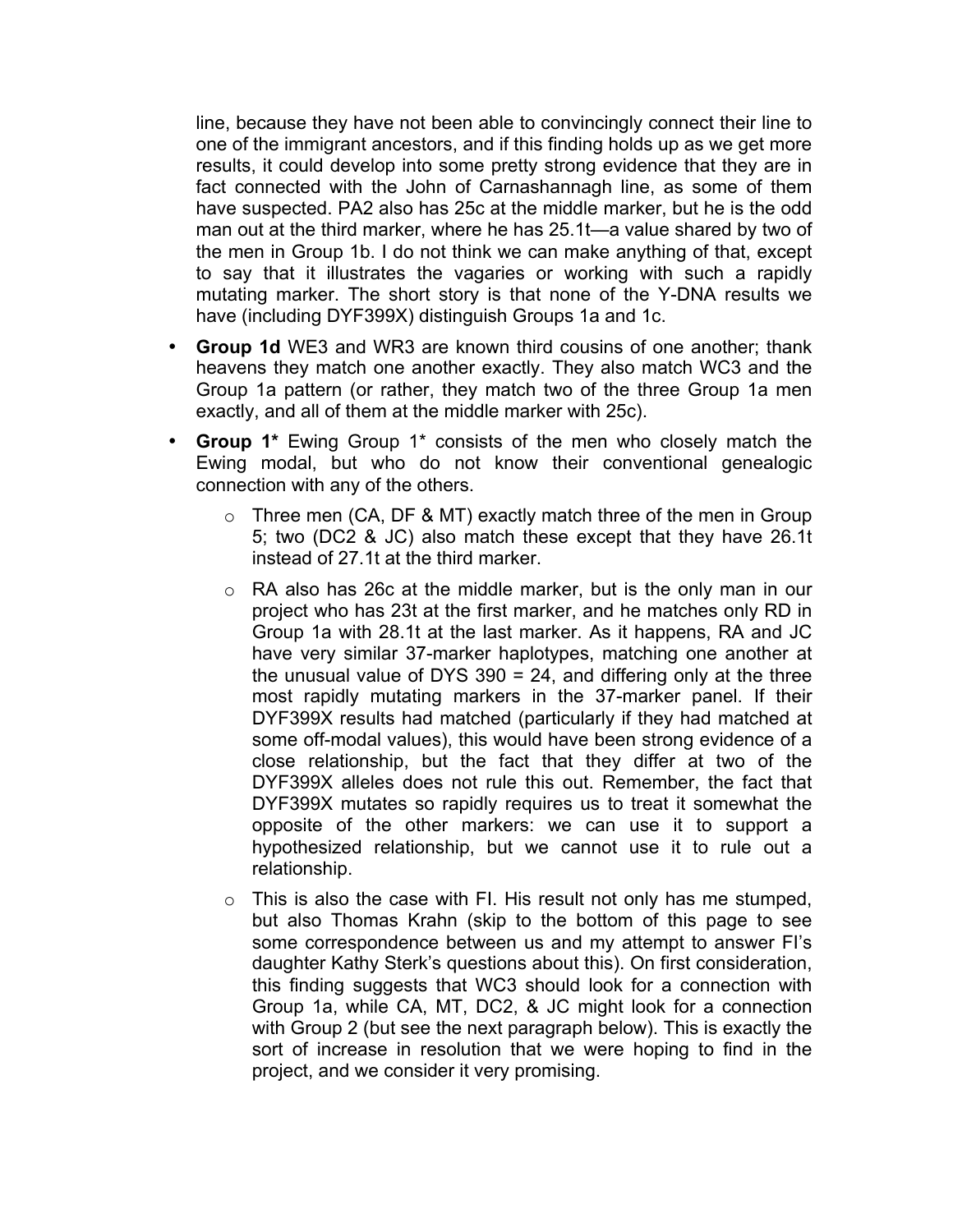• **Group 2** So far, we have not tested any men in Group 2 who have conventional proof of a relationship with any of the others. Three of them (JM2, RC & AL) match one another exactly but have 26c where the men in Group 1a have 25c. A fourth (JL) also has 26c at the middle marker, but is off modal at the first marker, where he has 22t. The fifth Group 2 man (TG) also has 22t at the first marker, but does not have 26c at the middle marker like the others in Group 2, but rather has 25c like the men in Group 1a.

# **Branch Specific Markers**

So, how about branch specific markers? There is a clear modal for the first allele, but there is little diversity, and this seems to be distributed randomly among our groups. At first glance, one might want to argue that there could be a branch characterized by 22t for JL and TG, but the fact that they are at genetic distance six on the 37-marker haplotype pretty much rules this out. The situation is only somewhat more promising at the third allele, where there is a little more diversity. Still, though it looks like we might argue that 25.1t delineates a branch for DN and HW in Group 1b, in fact conventional genealogy shows that it is SR and DN who are on a branch together.

We do not have a clear modal for the middle DYF399X allele, so we cannot say anything convincing about what the ancestral value may have been at this marker. I inquired on the RootsWeb genealogy-DNA and R1b1c7 lists asking whether anyone has collected enough DYF399X haplotypes to calculate an R1b1c7 (which has gone through too many recent name changes to recount here, and which I have taken to calling M222+ after its defining SNP) modal for these markers, but this has not been done, $1$  and generally folks are skeptical of the potential value of this. Although I really have to strain my milk to make an argument that the middle allele can be used as a branch marker,<sup>2</sup> I am struck by the fact that all the men in Groups 1a, 1c & 1d men have 25c, especially in view of the fact that some have raised the question of a relationship between Groups 1a & 1c on independent grounds. Group 1b is practically no help.

Let us suppose that the ancestral value at the middle marker is 26c. This means that a mutation occurred somewhere in the line leading to the common ancestor of Groups 1a, 1c and 1d (and that these three groups are more closely related to one another than they are to the other Groups<sup>3</sup>), or there were independent parallel mutations from 26c to 25c leading to each of these lines (and they are no more closely related to one another than to the other groups). This means that

 $1$  In fact, I think that the Ewing project has more of this data than anyone, and certainly it has more that has been correlated with conventional genealogy than anyone.

<sup>&</sup>lt;sup>2</sup> Remember that DYS 391 = 10 is the branch-specific marker for Group 2, because DYS 391 =

<sup>11</sup> is the ancestral value for all the Ewings in the closely related group—including those in Group 2, but Group 2's common ancestor had a mutation to DYS 391 = 10.

 $3$  Note that if John of Carnashannagh turns out to be the progenitor of Group 1c, this is just a special case of what I have just said.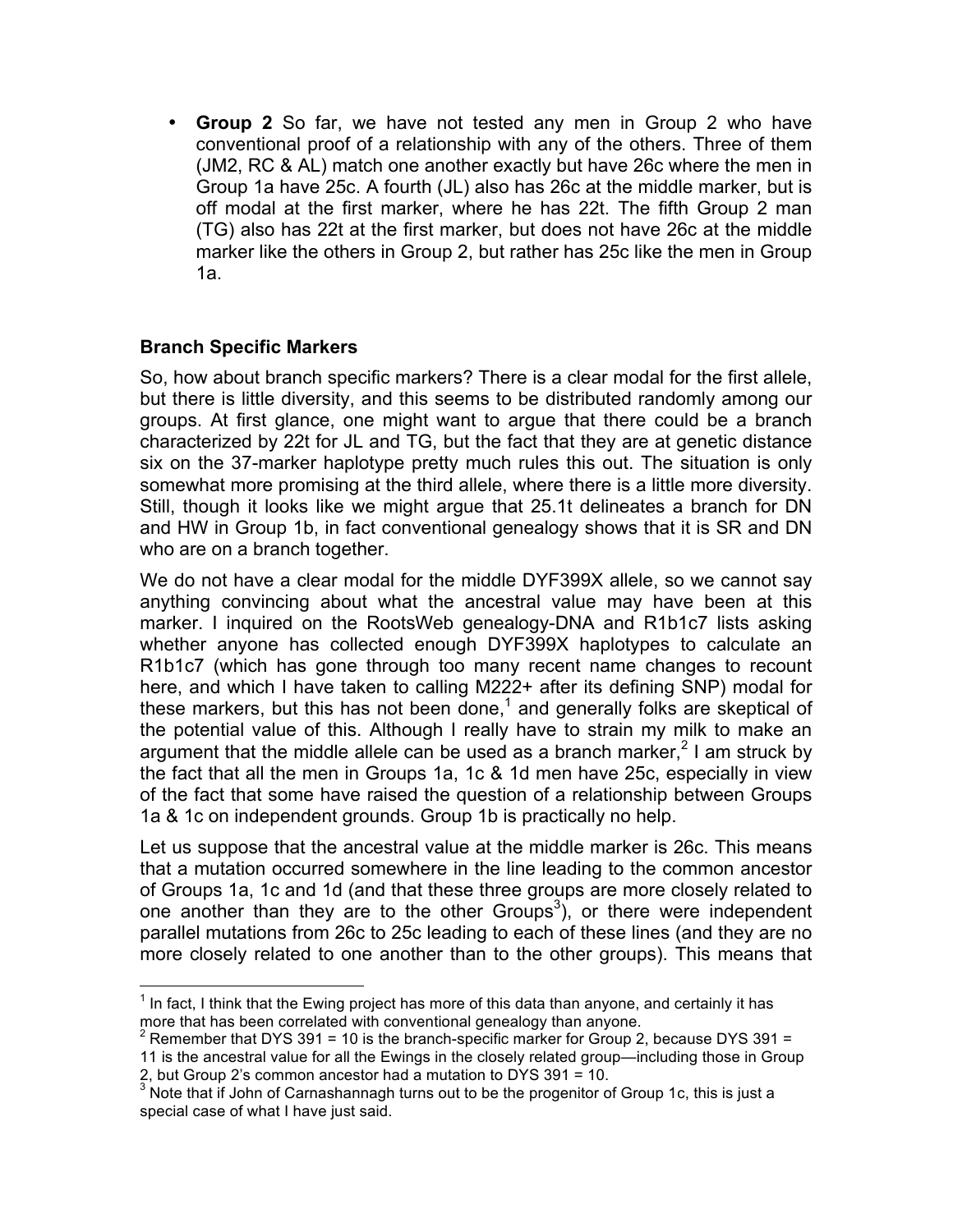there is "nothing special" about having 26c, and no reason to suppose that DC2, JC, CA & MT and are especially closely related to the men in Group 2.

If we assume on the other hand that the ancestral value at the middle marker is 25c, then a mutation occurred somewhere in the line leading to the common ancestor of Group 2 and DC2, JC, CA & MT and the DYS 391 = 10 mutation occurred sometime after that, or there were two independent parallel mutations from 25c to 26c leading to each of these lines. We are doing way too many "what ifs" here, but if the first of these possibilities were what actually happened, we might expect that the Group 2 cluster, being younger, would have less diversity than the overall group, but this seems not to be the case.

Hooboy. This kind of speculation could go on and on and on—some of you may think I have already made rather too good a start on that. Also, I think trying to explain this reasoning without diagrams is just too confusing, but we don't have a chalk board, and drawing diagrams on the computer is just too much trouble.

In balance, I think these results are at least somewhat promising. To establish with any certainty how helpful the DYF399X markers will end up being will require us to have more men in the closely related group tested for these markers. I am hopeful that others will be ordering this relatively inexpensive test as time goes along. (Let me emphasize that presently we think that this test is potentially helpful *only* to men in the closely related group, though it might become useful in other closely related subgroups in the project, such as Group 4a, perhaps.)

# **To Order DYF399X**

If you are a member of the Ewing project and would like to add this test, please go to your FtDNA personal page, click on *Order Tests & Upgrades* in the menu on the left-hand side of the page, then click on *Advanced Orders*, scroll down to *Y-STR DNA-FP Panel 5 Palindromic Pack* but mark only the check box for *DYF399X - \$16.00*. (There will also be an additional "one time transfer fee" of \$9.50 if this is the first time you have used the Advanced Order System.) Then click *Continue* and fill out the billing information. It will not be necessary to submit another specimen, because FtDNA already has the one you submitted previously in storage. If you have trouble ordering the test or are not sure whether it will be an informative test for you, please send an email to david ewing@clanewing.org and he will help you.

# **References**

From: Thomas Krahn <thomas@familytreedna.com> To: David Ewing <davidewing93@gmail.com>, Nov 29, 2007 Re: DYF399X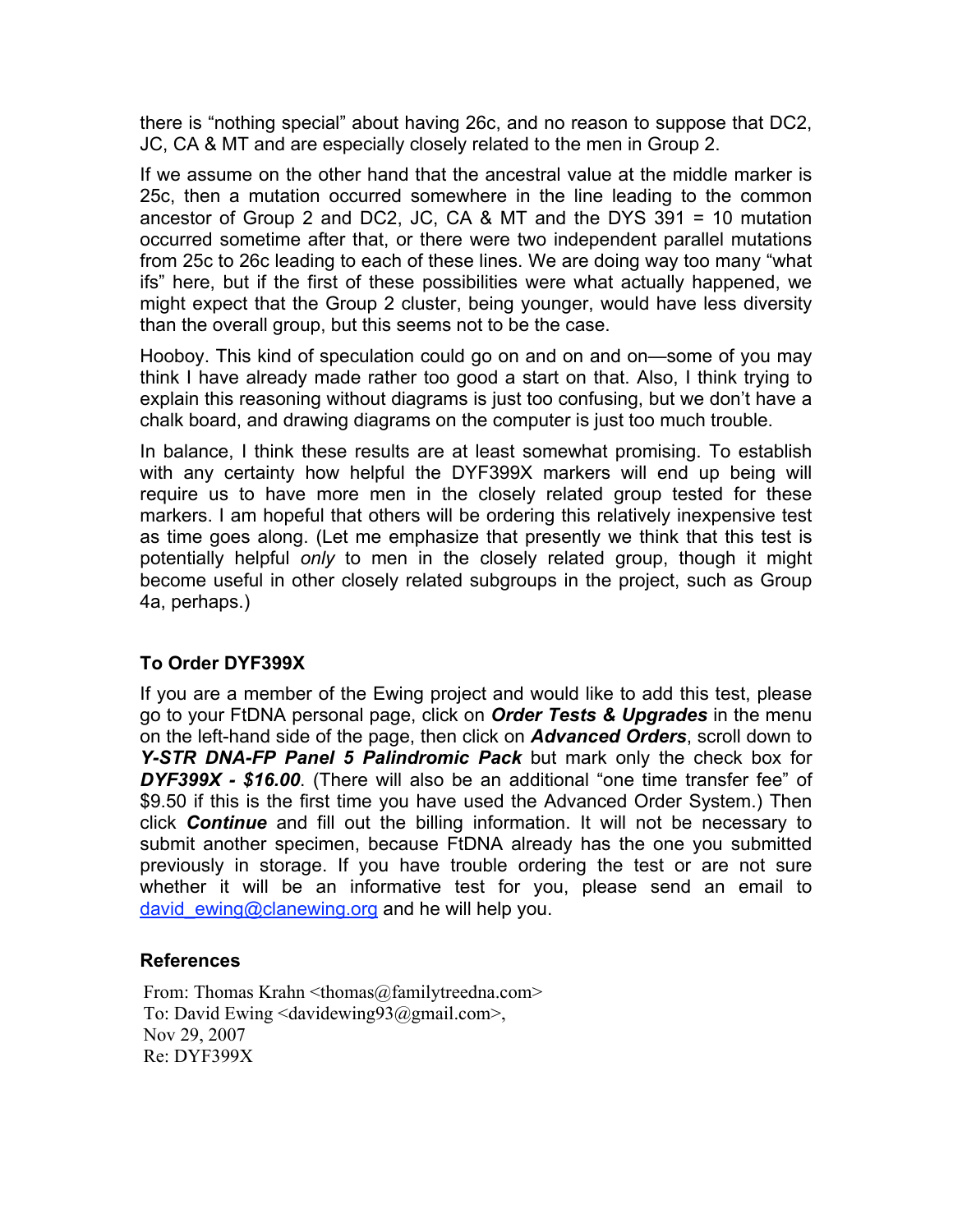#### Dear David,

DYF399 was discovered by the Manfred Kayser group in Leipzig (Max Plank Institut / Germany) [1] by a software based tandem repeat search of the shortly before published Y chromosome sequence [2]. Only a handful of samples were tested by then. The forensic community disregarded this marker because of its complicated and error prone typing process. The usually 3 allelic pattern and [the fact that] one allele carry[s] an extra insertion of a single base made it difficult for inexperienced researchers to properly identify the haplotype. I still agree that nobody should ever be convicted by the pattern of a DYF399 profile.

While the forensic community dropped that marker right from the beginning, I had a fruitful discussion with Gareth Henson about possible recombination events in the P1/P2 palindromic region of the Y chromosome. This was inspired by an article from the medical community in infertility science where the transfer of coding SNP mutations from one palindromic arm to another was observed [3]. By following the inheritance patterns of DYS464 alleles in deep rooting pedigrees in genealogical DNA projects we already predicted a mechanism of recombination in palindromic STR markers which is today known as recLOH event. We needed a way to prove that systematic insertion and deletion events are happening based on recombination mechanisms in the palindromic arms. Gareth proposed a closer observation of the DYF399 marker [3] because of its asymmetric position on the 3 green (g) segments in the AZFc region. If a deletion occurred, one peak should disappear which changes an asymmetric profile to a symmetric profile in the electropherogram. In most cases this should give us an answer on the position of the deleted segment.

Soon after the discussion with Gareth I started developing primers for DYF399 and tested them on regular- and outstanding DYS464 patterned male DNA samples in various haplogroups. I also worked out a nomenclature [5] that was usable in practice and understandable to the (educated) project administrators while it still accounted for the complexity of the STR units. The new marker showed an extremely high variance in allelic patterns and an extraordinary high mutation frequency. The allele with the 1bp insertion was found stable in most haplogroups but it sometimes disappeared in whole branches like haplogroup I and J. Haplogroup G showed a very distinct X.2 allele in addition to the still inherited X.1 allele. Also I found 5 allelic patterns for DYF399 in most duplicated haplotypes and 2 allelic patterns for all deleted haplotypes in the AZFc region. A rare duplication with 4 DYF399 alleles was observed in a R1a family and a secondary duplication in J2 even yielded 7 alleles at this marker.

Driven from the success of my DYS464X multiplex I also developed new DYF399X primers that were specific for distinct SNP mutations in the flanking region of DYF399 which allowed us to distinguish the position of each separate allele in most haplotypes. The position of these alleles are noted in my palindromic map [6] and give us a better understanding of recombination mechanisms in AZFc by comparing deleted haplotypes with related regular haplotypes and by observing the flip over of SNP indicators to the other palindromic arm in case of recLOH events.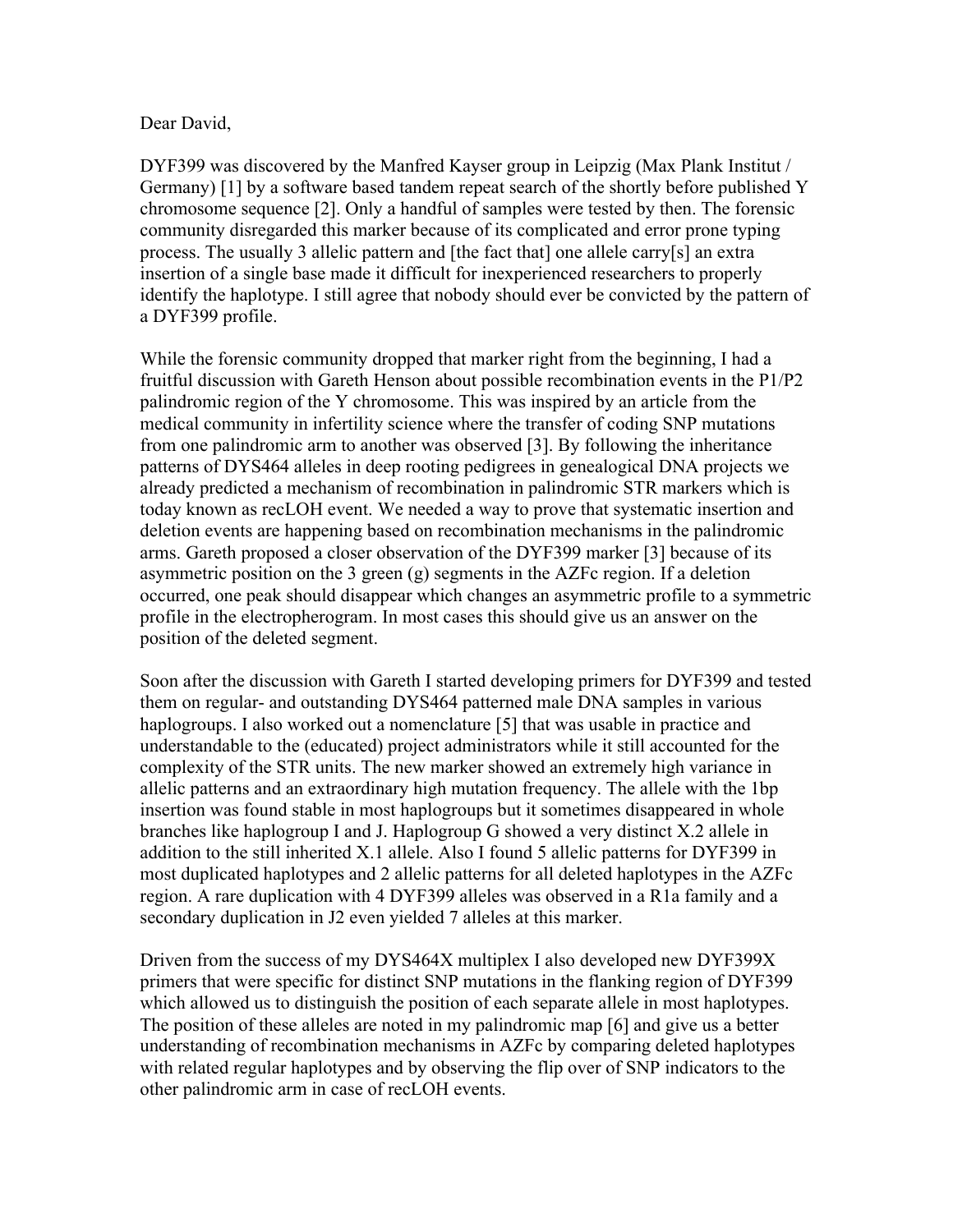In your project the members will experience a much higher diversity in their results than you are used to with regular Y-STR markers. Note that this marker has a much higher mutation frequency and mismatches are not an indicator of un-relatedness. Make sure that you compare the X.1 alleles only with other X.1 alleles and the C-types with C-types and the T-types with T-types only. The alleles may mutate forward and back again. Consider DYF399 always as an unstable construction that may introduce some white noise to your otherwise cleanly matching haplotypes. However it may drastically increase the resolution in between closely related individuals.

I hope this helps for now. Feel free to ask, if you have questions.

Thomas [Krahn]

Literature:

[1] Kayser M, Kittler R, Erler A, Hedman M, Lee AC, Mohyddin A, Mehdi SQ, Rosser Z, Stoneking M, Jobling MA, Sajantila A, Tyler-Smith C (2004) A comprehensive survey of human Y-chromosomal microsatellites; Am J Hum Genet 74:1183-1197 (Supplementary data) http://www.journals.uchicago.edu/AJHG/journal/issues/v74n6/41028/41028.html?erFrom =-8827500027679023125Guest

[2] Skaletsky H. et al. (2003): The male-specific region of the human Y chromosome is a mosaic of discrete sequence classes; Nature 423, 825-837 http://www.nature.com/nature/journal/v423/n6942/full/nature01722.html

[3] Kuroda-Kawaguchi T. et al (2001): The AZFc region of the Y chromosome features massive palindromes and uniform recurrent deletions in infertile men; Nature Genetics 29, 279 - 286 http://www.nature.com/ng/journal/v29/n3/full/ng757.html

[4] Henson G. (2005) DYF399S: A unique three-copy short tandem repeat on the human Y chromosome, Journal of Genetic Genealogy; Volume 1, Number 1, Page 8 (http://www.jogg.info/11/henson.htm)

[5] Krahn T. (2005) Note on DYF399 Nomenclature; http://www.dnafingerprint.com/modules.php?op=modload&name=Sections&file=index&req=viewarticl e&artid=8

[6] Krahn T. (2005, Version2: 2006) Map of the Yq11 Palindromic Region; http://www.dnafingerprint.com/modules.php?op=modload&name=Downloads&file=index&req=getit&li  $d=57$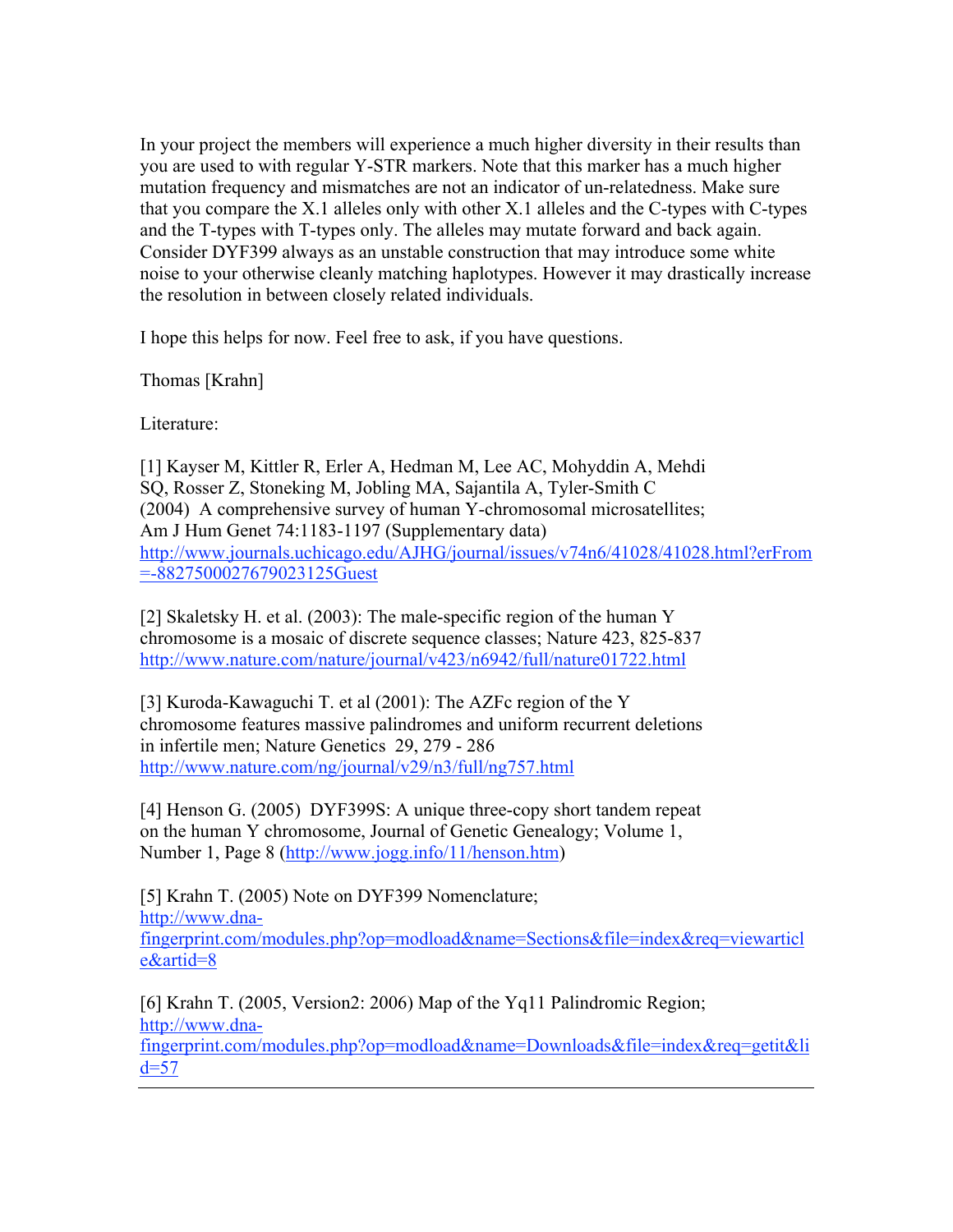# Feb 1, 2008

Hi, Thomas.

We have more resullts on our DYF399X series that include one result I cannot understand. Have a look at the table below. The result I do not understand is the fourth one down, for FI. To remind you of the Ewing Group structure, all but the last man in the group have rather similar 37-marker panels and are thought to be closely related. We have conventional genealogy linking the men in Group 3 [we have changed our group designations since this email—Group 3 became newGroup 1b] with one another and the men in Group 4 [newGroup 1a] with one another. The men in Group 1 [newGroup 1\* and 1d] and Group 5 [newGroup 2] are like them, but we do not know the conventional genealogic connection. The men in Group 5 [newGroup2] differ from the other Ewings by having DYS 391 = 10 instead of 11. The last man on the list is John McEwan, who you may know. His 37-marker panel is unlike ours and he has other results that establish he has had a deletion event some time or another. The only result I am confused about is that for FI, specifically, why he should have 24t at the third allele instead of 2x.1t.

David

Feb 2, 2008

Dear David,

I have also no idea on how to explain the result for FI. I have verified the electropherogram [DNE: see below—this is the actual output of the machine that analyzes the DNA] and I agree with Astrid's interpretation. Although there is a little tiny peak at 27.1t as indicated with a question mark in the green trace. It looks like this person had a major "bang" in his palindromic region which changed DYF399 drastically. Some few cells may still carry the ancestral 27t which shows up in the small peak. I've never seen a similar thing before. Thomas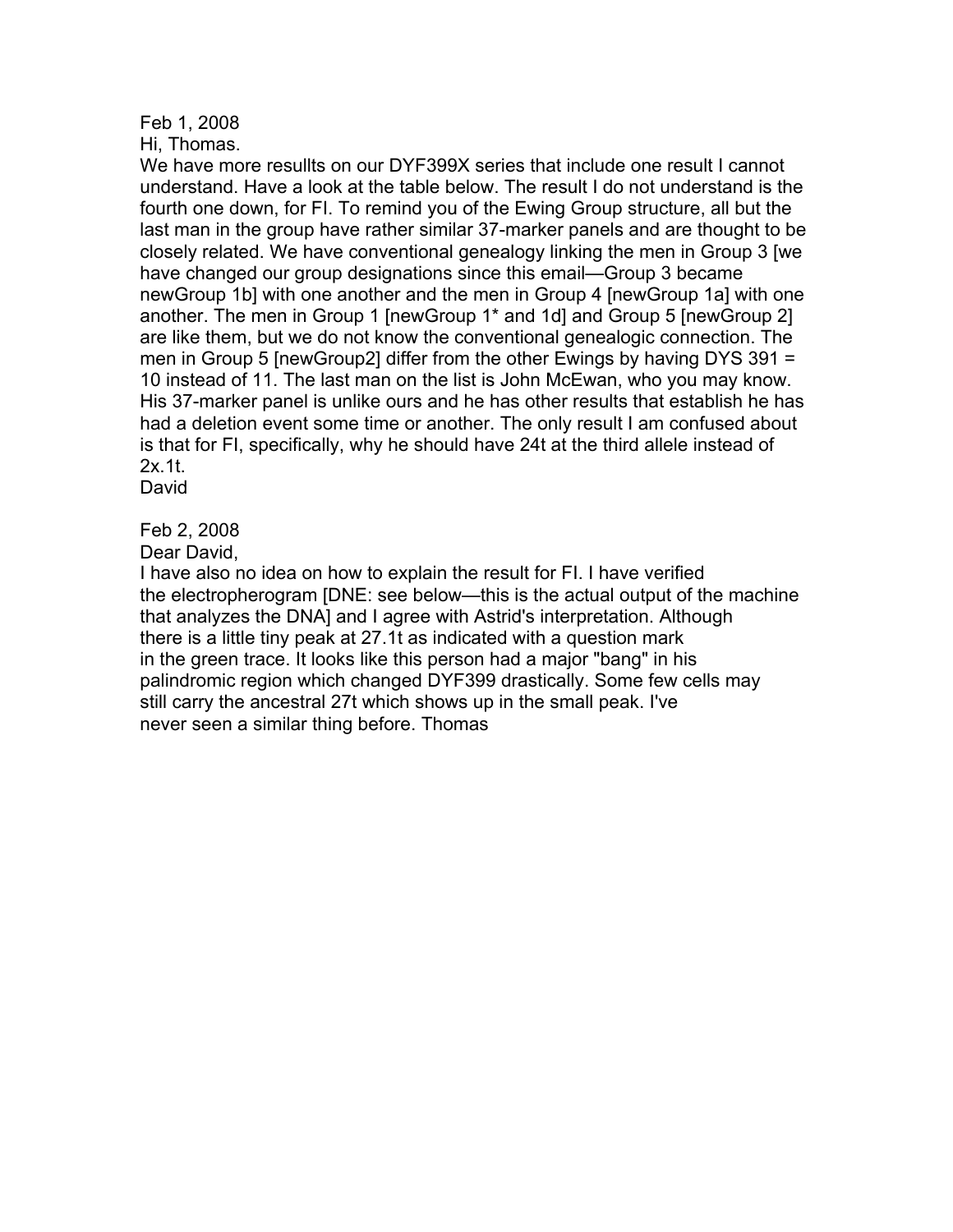

Hi David, What would cause such a sudden change? Could it have happened in dad's lifetime? Kathy

# Feb 2, 2008

Any mutation we find would have to have occurred as a specific sperm cell is being produced, so I guess we would have to know exactly what you mean by "in dad's lifetime." If his lifetime includes the moment in his father's testis that the single sperm that ended up fertilizing his mother's egg, then this could have happened "in his lifetime." But once he was born, once he was an embryo even, nothing could have happened that could have changed all of the cells in his body. Mutations only happen in one cell and they happen only when it is dividing. As a result, the only mutations that we ever find are those that take place in germ cells (sperm or egg), or in cancer cells--where one cell goes bad, then makes a large number of copies of itself.

To know when this happened, we would have to have samples from several of his relatives. If his brother is not the same as he is, then the mutation occurred when your grandfather was getting ready to father your dad. If your dad's brothers are the same as him, but their first cousins are not, then the mutation took place in your great grandfather's testis when he was preparing to father your grandfather. If the mutation is also found in your dad's first cousins, but not in his second cousins, then the mutation took place in your 2nd great grand father's testis as he was preparing to father your great grand father.

As to what could have caused this, I think the only sensible answer is "luck." Any